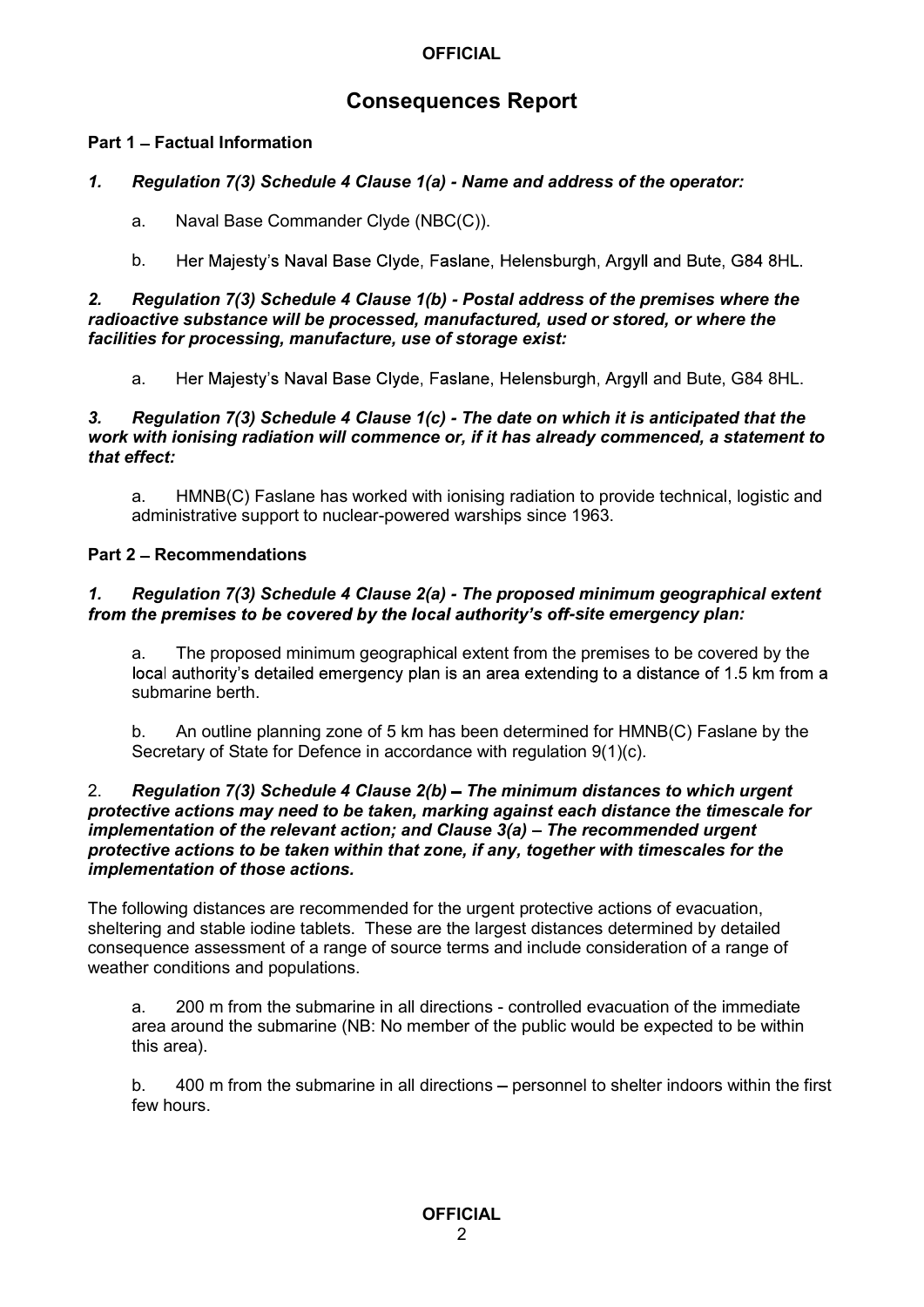c. 1.5 km from the submarine in the downwind sector - provision and consumption of stable iodine tablets (SITs) within the first few hours<sup>1</sup>. .

d. 1.5 km from the submarine in the downwind sector - sheltering indoors within the first few hours.

It is recommended that the declaration of an Off-Site Nuclear Emergency by the operator to the local authority is the trigger for implementing the off-site emergency plan and initiating all of the above recommended urgent protective actions.

### 3. Regulation 7(3) Schedule 4 Clause 3(b) - Details of the environmental pathways at risk in order to support the determination of food and water restrictions in the event of a radiation emergency:

a. A release of radioactive material from the submarine could create the requirement for food and water restrictions. For a submarine, this can take the form of an airborne release and/or a marine release.

b. For an airborne release, radioactive material will be dispersed downwind. A proportion of this material will fall to the ground - this material will be available for uptake into the terrestrial food chain via ingestion of contaminated foodstuffs. Radioactive material released to the air may also make its way into the freshwater environment either through run-off or direct deposition on open water.

c. For a marine release, radioactive material will be deposited in the area surrounding the submarine - this may affect the marine food chain and pose a hazard via ingestion of contaminated seafoods.

# Part 3 - Rationale

# 1. Regulation 7(3) Schedule 4 Clause 4 – The rationale supporting each recommendation made:

a. Controlled evacuation of the immediate area around the submarine to 200 m in all directions is to protect against the direct gamma radiation hazards from the submarine, in accordance with the lower emergency reference level (ERL) for evacuation of 30 mSv.

b. Sheltering indoors up to 400 m in all directions from the submarine is to protect against the direct gamma radiation hazards from the submarine, in accordance with the lower ERL for shelter of 3 mSv.

c. Consumption of SITs in the 1.5 km downwind zone is to protect against an uptake of radioactive iodine to the thyroid, in accordance with the lower ERL for stable iodine of 30  $mSv<sup>1</sup>$ 

d. Sheltering within the 1.5 km downwind zone is to protect against contamination following a release of radioactive material, in accordance with the lower ERL for shelter of 3 mSv.

e. The recommendation to shelter and consume SITs out to 1.5 km in the downwind sector differs from the previous recommendation of 1.2 km due to the consideration of a wider range of weather conditions in accordance with Schedule 3. This is in line with the current emergency arrangements, and ensures the public are protected from a full range of possible consequences identified.

<sup>1</sup> Note: The provision and consumption of SITs within the first few hours is only a requirement for radiation emergencies involving the naval reactor plant.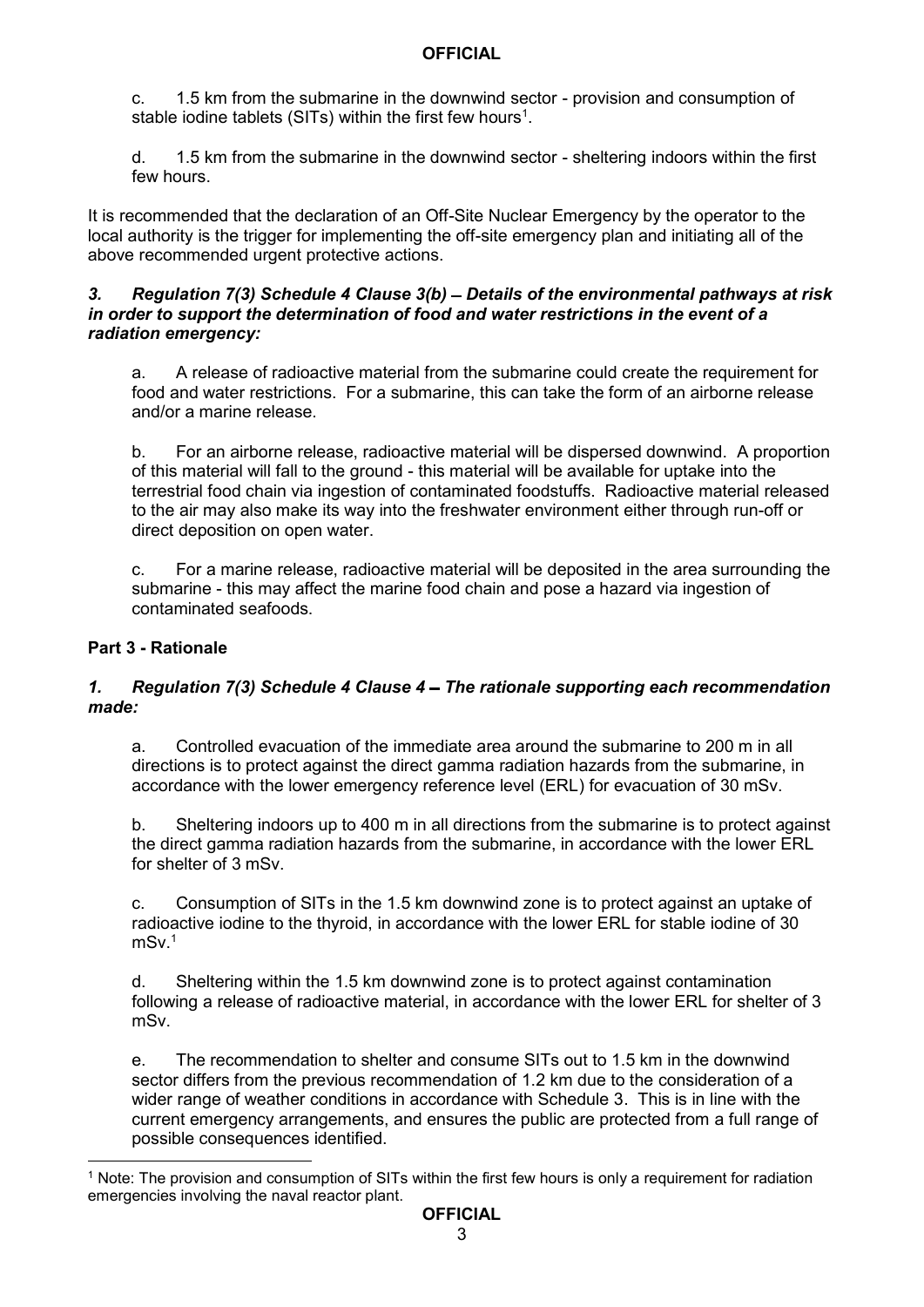of 5 km.

# **OFFICIAL**<br>f. The Secretary of State for Defence has determined an outline planning zone distance<br>of 5 km.<br>Regulation 7(3) Schedule 4 Clause 5(a) – The rationale for its recommendation on the<br>num distances for which urgent 2. Regulation  $7(3)$  Schedule 4 Clause  $5(a)$  – The rationale for its recommendation on the minimum distances for which urgent protective action may need to be taken:

a. The minimum distances recommended are based on a full range of possible consequences of the identified radiation emergencies evaluated in the consequence assessment made in accordance with regulation 5(1). These consequences were subsequently compared with the ERLs listed in PHE-CRCE-049 May 2019.

# 3. Regulation 7(3) Schedule 4 Clause  $5(b)$  – The rationale for agreement that no off-site planning is required.

a. This clause does not apply to HMNB(C) Faslane.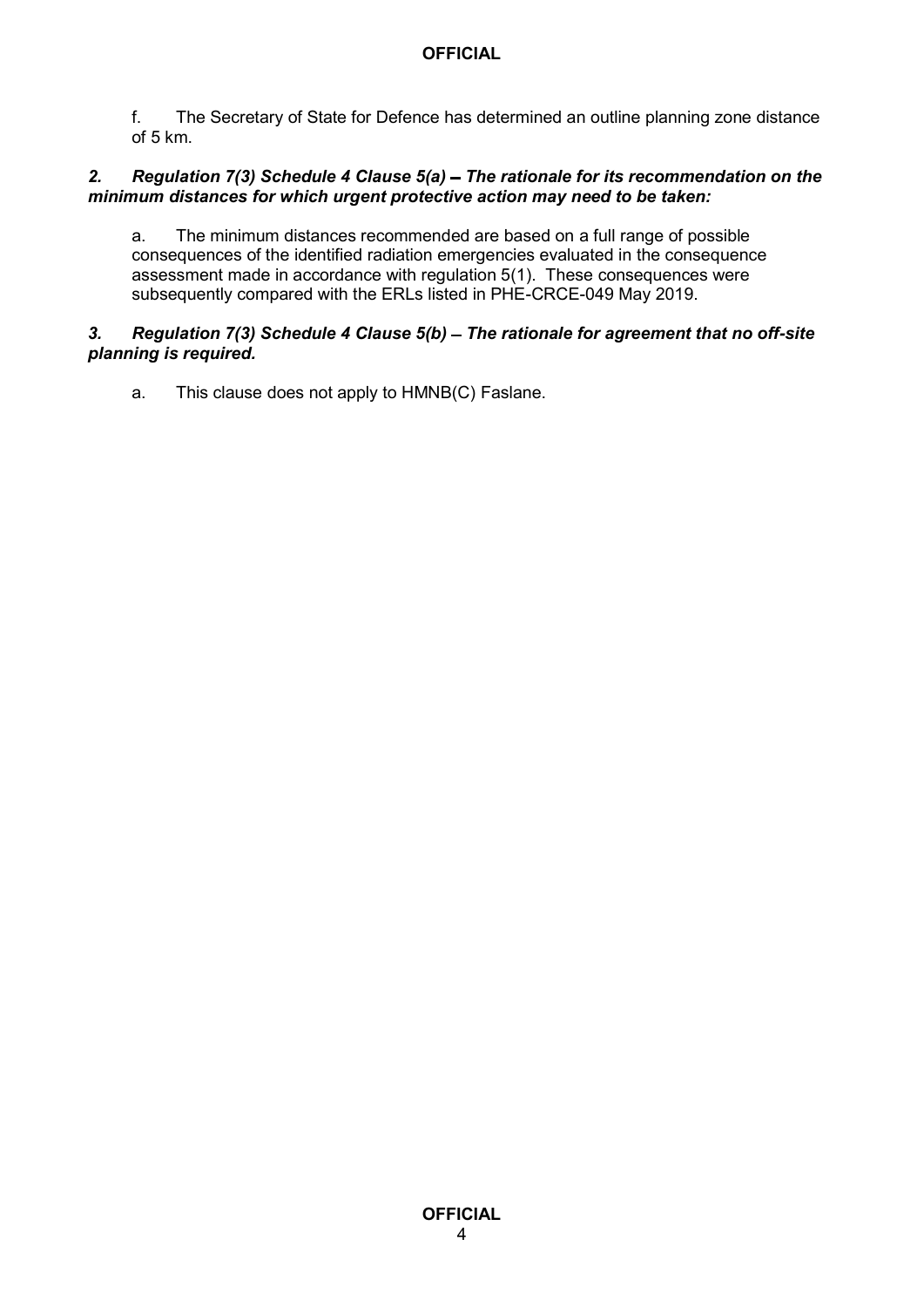# Consequences Report

# Part 1 - Factual Information

# 1. Regulation 7(3) Schedule 4 Clause 1(a) - Name and address of the operator:

- a. Assistant Chief of Naval Staff Submarines.
- b. Command Building, HMNB Clyde, Faslane, Helensburgh, G84 8HL.

2. Regulation 7(3) Schedule 4 Clause 1(b) - Postal address of the premises where the radioactive substance will be processed, manufactured, used or stored, or where the facilities for processing, manufacture, use of storage exist:

a. QinetiQ Loch Goil, Douglas Pier Loch Goil, Lochgoilhead, PA24 8AE.

### 3. Regulation 7(3) Schedule 4 Clause 1(c) - The date on which it is anticipated that the work with ionising radiation will commence or, if it has already commenced, a statement to that effect:

a. Loch Goil Operational Berth has worked with ionising radiation in berthing nuclearpowered warships for over 45 years.

# Part 2 - Recommendations

### 1. Regulation 7(3) Schedule 4 Clause 2(a) - The proposed minimum geographical extent from the premises to be covered by the local authority's off-site emergency plan:

a. The proposed minimum geographical extent from the premises to be covered by the local authority's detailed emergency plan is an area extending to a distance of 1.5 km from the Loch Goil Operational Berth (grid reference NS 2050 9800).

b. An outline planning zone of 5 km has been determined for Loch Goil Operational Berth by the Secretary of State for Defence in accordance with regulation 9(1)(c).

### 2. Regulation 7(3) Schedule 4 Clause  $2(b)$  – The minimum distances to which urgent protective actions may need to be taken, marking against each distance the timescale for implementation of the relevant action; and Clause  $3(a)$  – The recommended urgent protective actions to be taken within that zone, if any, together with timescales for the implementation of those actions.

The following distances are recommended for the urgent protective actions of evacuation, sheltering and stable iodine tablets (SITs). These are the largest distances determined by detailed consequence assessment of a range of source terms and include consideration of a range of weather conditions and populations.

a. 200 m from the submarine in all directions - controlled evacuation of the immediate area around the submarine (NB: No member of the public would be expected to be within this area).

b. 400 m from the submarine in all directions – personnel to shelter indoors within the first few hours.

c. 1.5 km from the submarine in the downwind sector - provision and consumption of SITs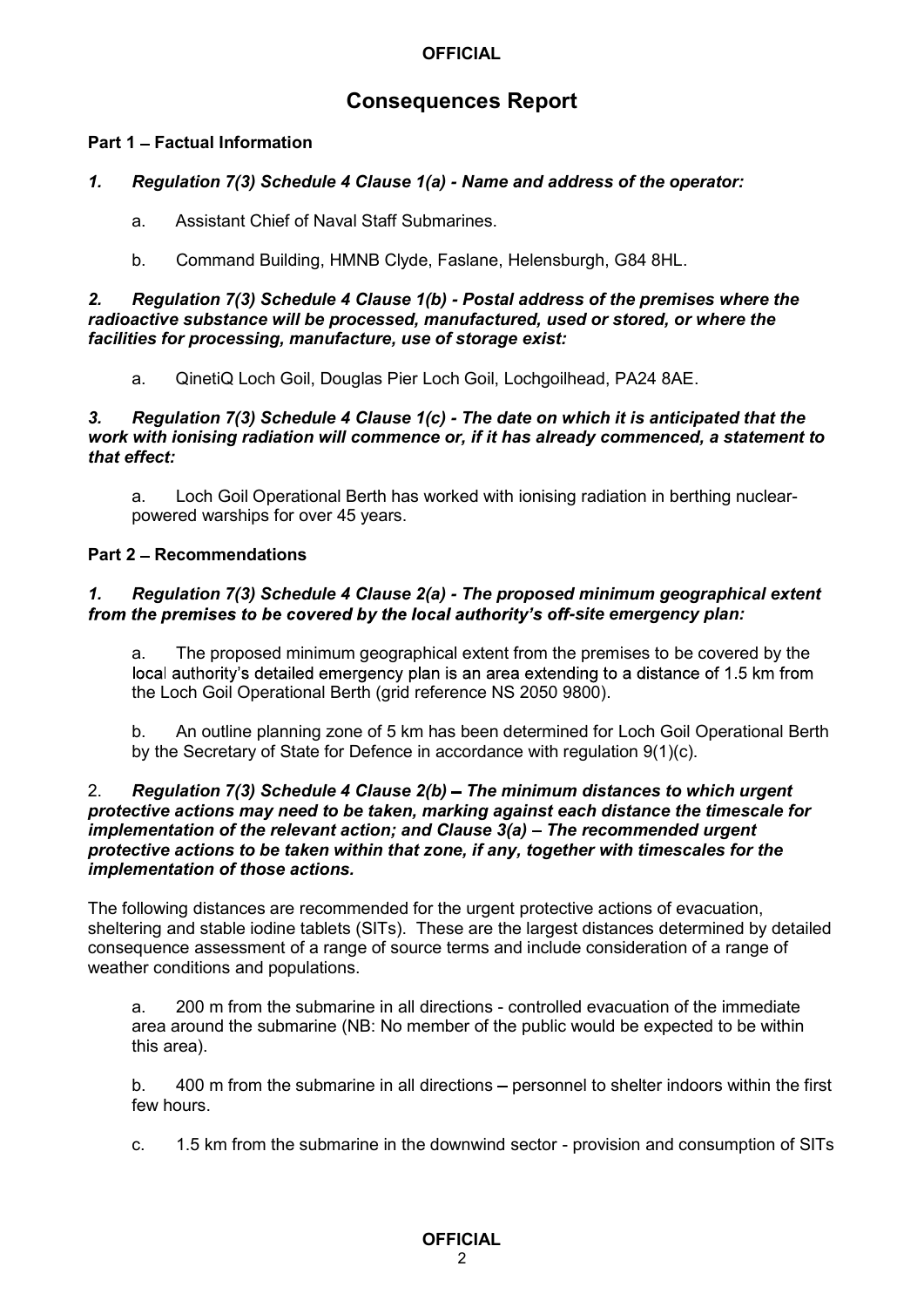within the first few hours<sup>1</sup>

. d. 1.5 km from the submarine in the downwind sector - sheltering indoors within the first few hours.

It is recommended that the declaration of an Off-Site Nuclear Emergency by the operator to the local authority is the trigger for implementing the off-site emergency plan and initiating all of the above recommended urgent protective actions.

## 3. Regulation 7(3) Schedule 4 Clause 3(b) - Details of the environmental pathways at risk in order to support the determination of food and water restrictions in the event of a radiation emergency:

a. A release of radioactive material from the submarine could create the requirement for food and water restrictions. For a submarine, this can take the form of an airborne release and/or a marine release.

b. For an airborne release, radioactive material will be dispersed downwind. A proportion of this material will fall to the ground - this material will be available for uptake into the terrestrial food chain via ingestion of contaminated foodstuffs. Radioactive material released to the air may also make its way into the freshwater environment either through run-off or direct deposition on open water.

c. For a marine release, radioactive material will be deposited in the area surrounding the submarine - this may affect the marine food chain and pose a hazard via ingestion of contaminated seafoods.

# Part 3 - Rationale

# 1. Regulation 7(3) Schedule 4 Clause 4 – The rationale supporting each recommendation made:

a. Controlled evacuation of the immediate area around the submarine to 200 m in all directions is to protect against the direct gamma radiation hazards from the submarine, in accordance with the lower emergency reference level (ERL) for evacuation of 30 mSv.

b. Sheltering indoors up to 400 m in all directions from the submarine is to protect against the direct gamma radiation hazards from the submarine, in accordance with the lower ERL for shelter of 3 mSv.

c. Consumption of SITs in the 1.5 km downwind zone is to protect against an uptake of radioactive iodine to the thyroid, in accordance with the lower ERL for stable iodine of 30 mSv.1

d. Sheltering within the 1.5 km downwind zone is to protect against contamination following a release of radioactive material, in accordance with the lower ERL for shelter of 3 mSv.

e. The recommendation to shelter and consume SITs out to 1.5 km in the downwind sector differs from the previous recommendation of 1.2 km due to the consideration of a wider range of weather conditions in accordance with Schedule 3. This is in line with the current emergency arrangements, and ensures the public are protected from a full range of possible consequences identified.

<sup>1</sup> Note: The provision and consumption of SITs within the first few hours is only a requirement for radiation emergencies involving the naval reactor plant.